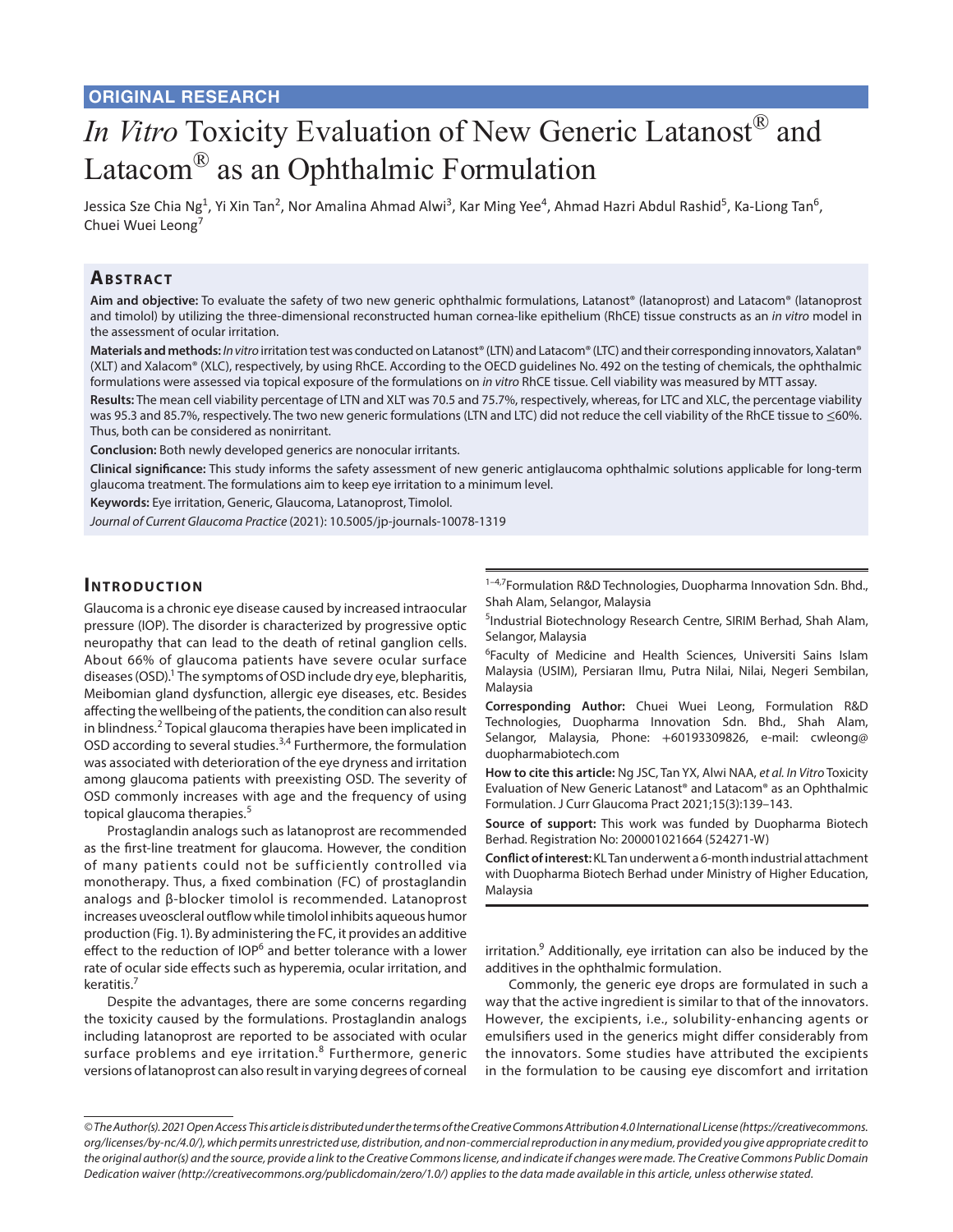

**Figs 1A and B:** Chemical structure of (A) latanoprost and (B) timolol

due to the presence of additional surfactants and additives in the formulation. Thus, switching to generic eye drops could be associated with the development of corneal epithelial disorder.<sup>10</sup> In view of this, it is vital to evaluate the toxicity and ocular tolerance while developing new ophthalmic formulations. A comprehensive evaluation is needed to ensure optimal compliance with product safety and tolerability.

So far, *in vivo*, *ex vivo*, and *in vitro* test methods have been developed to evaluate the eye irritation induced by chemical substances. However, the standard reference test, an *in vivo* Draize eye test, has been heavily criticized ethically for using animals. In contrast, the *ex vivo* organotypic method employs the corneas of animals for experimental purposes. However, the findings are limiting due to inter-species differences and the possibility of inaccurate estimation of eye irritation. As a result, *in vitro* cellular models have been used in substitution of tests that rely on animals or tissues of animal origin.11 An example of *in vitro* cellular model is the reconstructed human corneal-like epithelium (RhCE) that is similar in structure to the living human corneal epithelium. The viability of *in vitro* RhCE cells could be used to assess conditions such as eye irritation or serious eye damage. It is assumed that all chemical-inducing eye irritation can result in cytotoxicity to the corneal epithelium. Currently, there are a total of four test methods employing RhCE models that are validated and included in the OECD test guidelines.12 Based on the categorization of the Globally Harmonised System (GHS), three groups of chemical substances can cause eye irritation. The first group is "GHS no category" which includes substances that do not cause any adverse effects and thus do not require labeling. The second group, GHS category 1, includes substances that can result in irreversible effects on the eye. The last group, GHS category 2, are substances that cause reversible effects in the eye.<sup>13</sup> The eye irritation test performed with RhCE models can distinguish ocular irritants and corrosives (GHS Categories 1 and 2 combined) from the GHS No Category substances that are harmless and require no special labeling.

This study aimed to assess the toxicity profile of two newly developed generic ophthalmic solutions, namely Latanost® (LTN) and Latacom® (LTC). The findings would contribute vital data in the preliminary assessment of new eye drop formulations used in ocular discomfort.

## **MATERIALS AND METHODS**

### **Tissue Model and Topical Glaucoma Ophthalmic Solutions**

The EpiOcular™ RhCE tissues were purchased from MatTek Corporation, USA. Initially, the tissues were immersed in cell culture



inserts with serum-free media to stimulate cell differentiation to induce the formation of an organotypic, three-dimensional tissue that was similar to the corneal epithelium. All experiments were performed based on the OECD Guidelines for Testing of Chemicals No. 492. The positive and negative controls (NCs) in the experiment were methyl acetate (MatTek Corporation, USA) and sterile deionized water, respectively. Innovator products, i.e., Xalatan® (XLT) and Xalacom® (XLC) (Pfizer, USA) were purchased from local pharmacies. In contrast, the tested generic formulations were Latanost® (LTN) and Latacom® (LTC) (Duopharma Biotech Berhad, Malaysia). LTN and XLT consisted of latanoprost 0.05 mg/ mL whereas LTC and XLC contained 0.05 mg/mL latanoprost and 5 mg/mL timolol.

#### **Tissue Culture**

The standard protocol of EpiOcular™ Eye Irritation Test (OCL-200- EIT) as described by Kaluzhny et al. was employed in this study.<sup>14</sup> The RhCE tissue cultures were dispensed into the 6-well plates containing 1 mL of assay medium OLC-200-ASY in each well (MatTek Corporation, USA). They were then pre-incubated for an hour under the standard culture conditions (SCC) of 37 $^{\circ}$ C, 5% CO<sub>2</sub>, and 95% humidity. After that, the assay medium was renewed, and the tissue cultures were pre-equilibrated overnight (16–24 hours) under SCC. Following the overnight incubation, each tissue was pre-wetted with 20 μL phosphate-buffered saline (PBS) without calcium and magnesium (Bio Basic Canada Inc., Canada) for 30 minutes under SCC. This step was to ensure that the tissues were fully hydrated so that they mimic the conditions of the human eye. Then, 50 μL of both negative and positive controls and 50 μL of test formulations were applied directly to the duplicate  $(n = 2)$  tissues and incubated for 30 minutes under SCC. After 30 minutes of the exposure period, each pair of duplicate tissues was simultaneously taken out from the incubator and extensively rinsed with PBS to eliminate any residual test compound. After rinsing, each tissue was immediately immersed in 5 mL of an assay that had been previously warmed to room temperature in a 12-well plate and incubated for 12 minutes under SCC. Finally, the assay medium was decanted, and the tissues were transferred into a 6-well plate containing 1 mL of assay medium. Lastly, the tissues were post-incubated in the assay medium for 2 hours under SCC.

#### **Cell Viability Test Using MTT Assay**

After the exposure to either a test formulation or control, each tissue was transferred to a 24-well plate to be incubated for 3 hours at SCC. Each well contained 300 μL of 1 mg/mL MTT (3-[4,5-dimethylthiazole-2-yl]-2,5-diphenyl tetrazolium bromide) medium. The MTT vital dye worked by capturing electrons during the oxidative phosphorylation of viable cells. In the process, it was

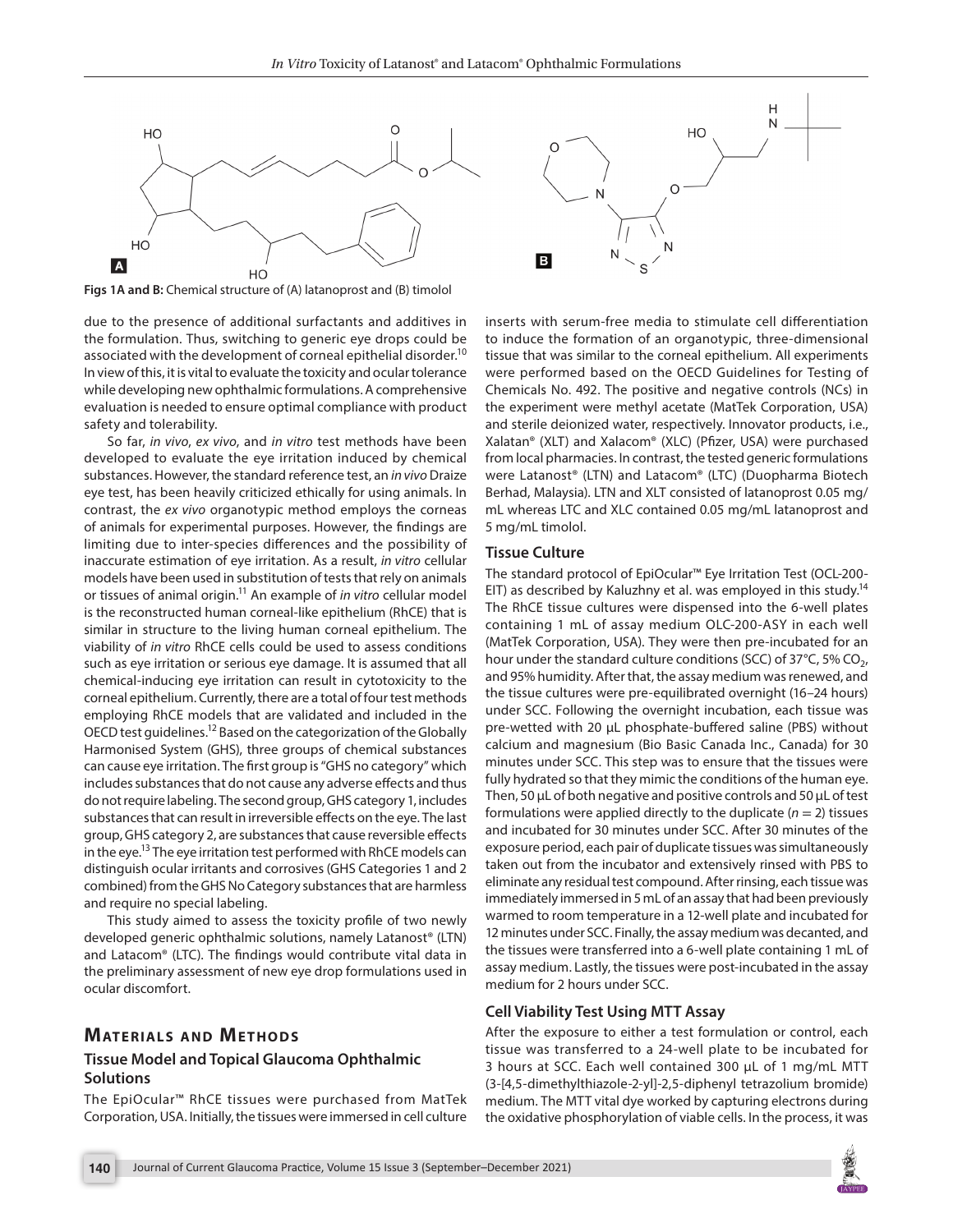reduced by NAD(P)H-dependent microsomal enzyme and succinate dehydrogenase and became a blue formazan precipitate in viable cells.15 After 3 hours of incubation, the blue formazan salt was extracted by using 2.0 mL isopropanol (Fisher Scientific, USA) per tissue. The extraction plates were then sealed with parafilm and agitated for at least 2 hours at room temperature. After completing the extraction period, an injection needle was used to pierce the tissue to allow the extract to run into the well. The insert in the well was then discarded. A pipette was used to stir the extraction solution up and down to ensure complete mixing. Lastly, 200 μL aliquots from each well and 200 μL of isopropanol (used as blank) were transferred into a 96-well microtiter plate for optical density (OD) absorbance measurement at 570 nm. The blank corrected values were obtained by subtracting the OD of the treated tissues with the OD of the isopropanol. Finally, the percentage viability of each tissue was determined by comparing the OD of the treated tissues to the mean OD of the NC (set as 100%): % Viability  $=$  $[OD_{treated}$  tissues/ $OD_{NC}$ ]  $\times$  100.

# **Data Analysis**

The relative cell viability was expressed as the mean of two individual tissues. An irritant is identified if the relative tissue viability of the test formulations was ≤60% of the mean viability of the NCs. The cell viability data of both generic and innovator (as reference) formulations were compared using Student's *t*-test (one-tailed).

## **RESULTS**

The mean percentage of cell viability of latanoprost eye drops, LTN and XLT were 70.5 and 75.7%, respectively (Fig. 2). However, the difference between the means was not significant ( $p > 0.05$ ). Meanwhile, the mean percentage cell viability of the latanoprosttimolol FC eye drops, LTC and XLC were 95.3 and 85.7%, respectively (Fig. 3). Again, the difference between the means was not significant (*p*> 0.05). In our study, the FC combination eye drop LTC was found



**Fig. 2:** Mean relative cell viability of Latanost® and Xalatan® (*n* = 2). Positive control (methyl acetate) and negative control (sterile deionized water) indicated test validity. Latanost® and Xalatan® are nonirritant as the mean relative tissue viability of two individual tissues exposed is not reduced <60% of the mean viability of the negative controls. The differences between the means are not significant (*p* > 0.05)

to have higher mean tissue viability than the mono-component eye drop LTN (Table 1).

#### **Dis c u s sio n**

The human corneal epithelium serves as an effective barrier against the external environment. It also governs the permeability of solutes, fluids, and topically-applied drug formulations.<sup>16</sup> Any penetration of chemicals through the cornea can result in eye irritation. The RhCE model is suitable for the assessment of eye irritation caused by prodrugs such as latanoprost, an esterified prodrug of prostaglandin F2α. Kaluzhny et al. demonstrated that the RhCE tissues allow high corneal permeation of latanoprost. The tissues also facilitate esterase and amidase activities to convert latanoprost, the ester prodrug into latanoprost acid, the pharmacologically active metabolite. The mean tissue viability reported for LTN in this study was similar to a study that reported cell viability of 71.0% with commercial latanoprost 0.005% (w/v) while using the RhCE tissue model.<sup>17</sup>

In our study, higher mean tissue viability was reported with the FC combination eye drop LTC when compared with the monocomponent eye drop LTN. However, contrasting results were reported in another study in which XLC was found to be more cytotoxic than the FC of latanoprost and timolol preparation on human corneal epithelial cell (HCE-T),<sup>18</sup> an SV-40-immortalized human corneal epithelial cells. The discrepancy was likely due to the different tissue models.

**Table 1:** Differences in mean tissue viability between latanoprost monocomponent eye drops Xalatan® and Latanost® and latanoprost-timolol combination eye drops Xalacom® and Latacom®. *p* < 0.05 indicates significant difference

| Eye drops                                     | Differences in mean<br>tissue viability (%) | p value |
|-----------------------------------------------|---------------------------------------------|---------|
| Xalatan <sup>®</sup> vs Xalacom <sup>®</sup>  | 10.00                                       | 0.055   |
| Latanost <sup>®</sup> vs Latacom <sup>®</sup> | 24.80                                       | 0.067   |



**Fig. 3:** Mean relative cell viability of Latacom® and Xalacom® (*n* = 2). Positive control (methyl acetate) and negative control (sterile deionized water) indicated test validity. Latacom® and Xalacom® are nonirritant as the mean relative tissue viability of two individual tissues exposed is not reduced <60% of the mean viability of the negative controls. The differences between the means are not significant (*p* > 0.05)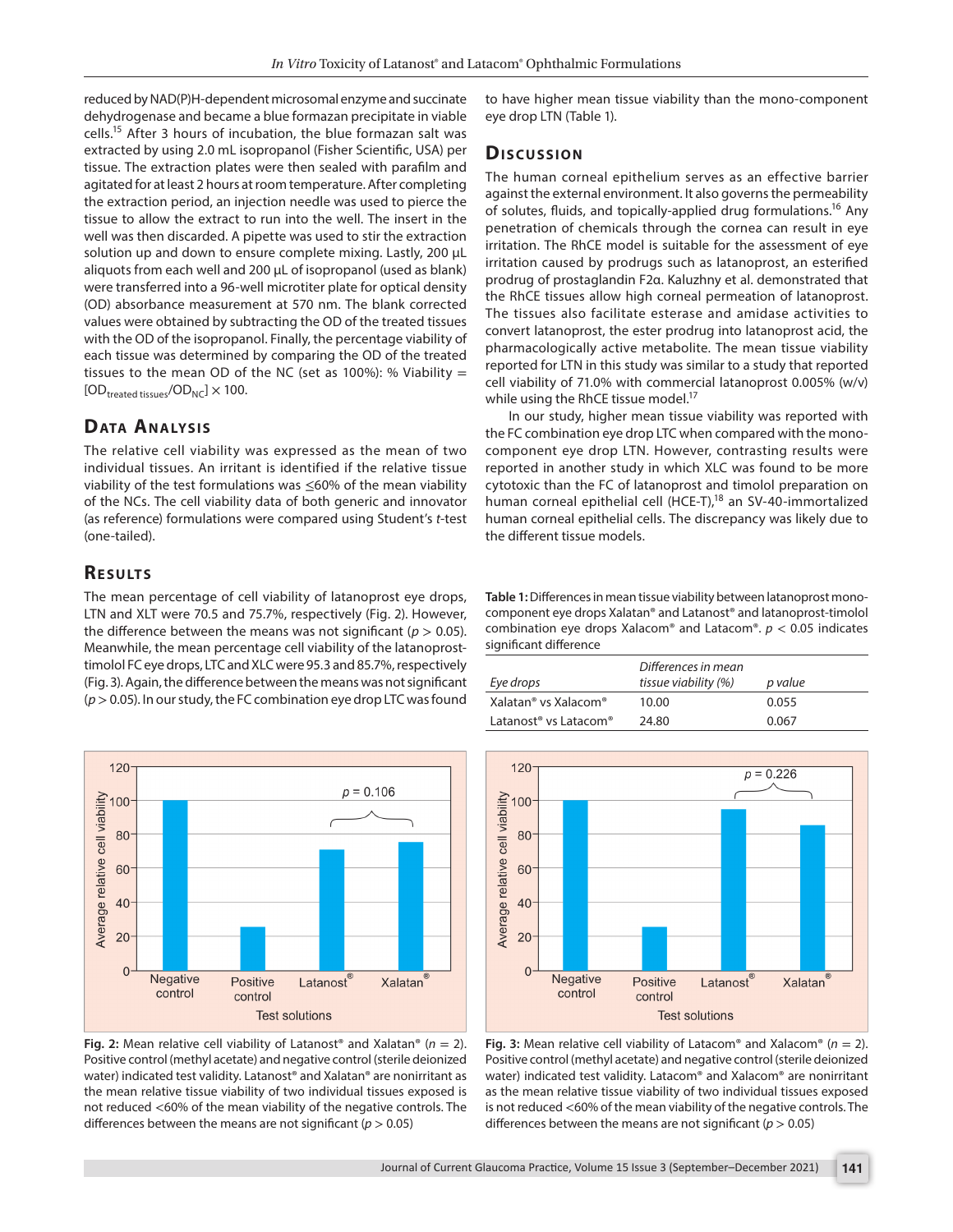In addition, the relative cell viability of LTN and LTC was >60%. Thus, both formulations do not require further classification and labeling based on GHS. However, if the mean tissue viability is ≤60%, further tests with other *in vitro* methods must be performed for eye irritation potential prediction. This is because the RhCE test method is unable to discriminate between GHS category 1 and category 2.<sup>12</sup>

Besides that, the physical properties of ophthalmic formulations can affect ocular tolerability. Ideally, the optimal pH of the formulation should be pH 7.4, resembling the tear fluid pH. However, in reality, the pH of commercial topical glaucoma medications can range from 4.0 to 7.4<sup>19</sup> because different active ingredients require different optimal pH to achieve chemical stability. Even though the eyes can tolerate a fairly wide range of pH due to the dilution and buffering capability of tears,<sup>20</sup> pH values <4 or >8 can still result in eye irritation and discomfort.<sup>21</sup> Therefore, a non-isotonic formulation could lead to eye irritation.<sup>22</sup>

The new generic eye drop formulations, LTN and LTC, do not contain additional excipients compared with the innovators. While buffering agents, i.e., sodium dihydrogen phosphate and disodium hydrogen phosphate are present in the new formulations, their pH matches the pH of the innovators, i.e., LTN (6.7) and LTC (6.0), respectively. Furthermore, the recommended physiological film osmolality level was 298 mOsm/L.<sup>23</sup> Thus, the tonicity agent in the formulations, i.e., sodium chloride is chosen as its concentration mimics the tear film osmolality. Lastly, the excipients in both formulations are nonirritant.

Formulators are cautious about excipients of the ophthalmic drug because of its potential to cause toxicity to corneal cells. $24$ Many glaucoma medications contain benzalkonium chloride (BAK), a substance that could cause ocular toxicity. Because of its hazardous nature, its concentration has been kept to a minimum. Previous studies have shown that 0.005% latanoprost (0.02% BAK),<sup>25</sup> 0.5% timolol (0.005% BAK),<sup>26</sup> 0.1% brimonidine (No BAK),<sup>27</sup> 1% dorzolamide (0.005% BAK),  $^{28}$  or 1% brinzolamide (0.01% BAK),  $^{18}$ there is no significant difference in cultured corneal cells. Therefore, BAK concentration at 0-0.02% (w/v) is considered safe for corneal cells. Therefore, we formulated the BAK concentration at 0.02% (w/v).

There are several limitations to be considered. Our 3D *in vitro* data do not reflect the true clinical application in humans. However, the formulations are considered safe when the ingredients are identical to that of the innovator. The topical administration is not a true representation of physiological dilution due to the potential dilution of tears. Thus, the cell toxicity might have been overestimated in the study.<sup>29</sup>

# **CONCLUSION**

This study assessed the eye irritation potential of newly developed eye drop formulations. The results show that both new formulations of LTN and LTC are nonocular irritants according to OECD guidelines.

# **CLINICAL SIGNIFICANCE**

This study utilized a validated *in vitro* cellular model to demonstrate the safety and nonirritancy of the new generic latanoprost and latanoprost/timolol ophthalmic solutions, comparable to the innovator eye drops.

# **Ac k n ow l e d gme n ts**

We thank SIRIM Berhad for the work on conducting the eye irritation test. Professional Medical English editing was done by *Proofreading by a UK PhD*. This study was supported by a research innovation fund from Duopharma Biotech Berhad.

# **REFERENCES**

- 1. Tsai JH, Derby E, Holland EJ, et al. Incidence and prevalence of glaucoma in severe ocular surface disease. Cornea. 2006;25(5):530– 532. DOI: 10.1097/01.ico.0000220776.93852.d9.
- 2. Khanna RC. Ocular surface disorders. Community Eye Health 2017;30(99):S1–S2.
- 3. Labbe A, Terry O, Brasnu E, et al. Tear film osmolarity in patients treated for glaucoma or ocular hypertension. Cornea. 2012;31(9):994– 999. DOI: 10.1097/ICO.0b013e31823f8cb6.
- 4. Servat JJ, Bernardino CR. Effects of common topical antiglaucoma medications on the ocular surface, eyelids and periorbital tissue. Drugs Aging 2011;28(4):267–282. DOI: 10.2165/11588830-000000000- 00000.
- 5. Baudouin C, Renard JP, Nordmann JP, et al. Prevalence and risk factors for ocular surface disease among patients treated over the long term for glaucoma or ocular hypertension. Eur J Ophthalmol 2012. 0. DOI: 10.5301/ejo.5000181.
- 6. Schwenn O, Heckmann B, Guzy C, et al. Long-term effect of latanoprost/timolol fixed combination in patients with glaucoma or ocular hypertension: a prospective, observational, noninterventional study. BMC Ophthalmol 2010;10(1):21. DOI: 10.1186/1471-2415-10-21.
- 7. Cox JA, Mollan SP, Bankart J, et al. Efficacy of antiglaucoma fixed combination therapy versus unfixed components in reducing intraocular pressure: a systematic review. Br J Ophthalmol 2008;92(6):729–734. DOI: 10.1136/bjo.2008.139329.
- 8. Hollo G. The side effects of the prostaglandin analogues. Expert Opin Drug Saf 2007;6(1):45–52. DOI: 10.1517/14740338.6.1.45.
- 9. Uematsu M, Mohamed YH, Onizuka N, et al. Acute corneal toxicity of latanoprost with different preservatives. Cutan Ocul Toxicol 2016;35(2):120–125. DOI: 10.3109/15569527.2015.1058272.
- 10. Takada Y, Okada Y, Fujita N, et al. A patient with corneal epithelial disorder that developed after administration of a latanoprost generic, but not a brand-name drug, eye drop. Case Rep Ophthalmol Med 2012;2012:536746. DOI: 10.1155/2012/536746.
- 11. Lotz C, Schmid FF, Rossi A, et al. Alternative methods for the replacement of eye irritation testing. ALTEX. 2016;33(1):55–67. DOI: 10.14573/altex.1508241.
- 12. Test No. 492: Reconstructed human Cornea-like Epithelium (RhCE) test method for identifying chemicals not requiring classification and labelling for eye irritation or serious eye damage, (2019).
- 13. United Nations Globally Harmonized System of Classification and Labelling of Chemicals (GHS), (2015).
- 14. Kaluzhny Y, Kandarova H, d'Argembeau-Thornton L, et al. Eye irritation test (EIT) for hazard identification of eye irritating chemicals using reconstructed human cornea-like epithelial (RhCE) tissue model. J Vis Exp 2015(102):e52979. DOI: 10.3791/52979.
- 15. Berridge MV, Tan AS. Characterization of the cellular reduction of 3-(4,5-dimethylthiazol-2-yl)-2,5-diphenyltetrazolium bromide (MTT): subcellular localization, substrate dependence, and involvement of mitochondrial electron transport in MTT reduction. Arch Biochem Biophys 1993;303(2):474–482. DOI: 10.1006/abbi.1993.1311.
- 16. Vellonen KS, Hellinen L, Mannermaa E, et al. Expression, activity and pharmacokinetic impact of ocular transporters. Adv Drug Deliv Rev 2018;126:3–22. DOI: 10.1016/j.addr.2017.12.009.
- 17. Kaluzhny Y, Kinuthia MW, Truong T, et al. New human organotypic corneal tissue model for ophthalmic drug delivery studies. Invest Ophthalmol Vis Sci 2018;59(7):2880–2898. DOI: 10.1167/iovs.18- 23944.